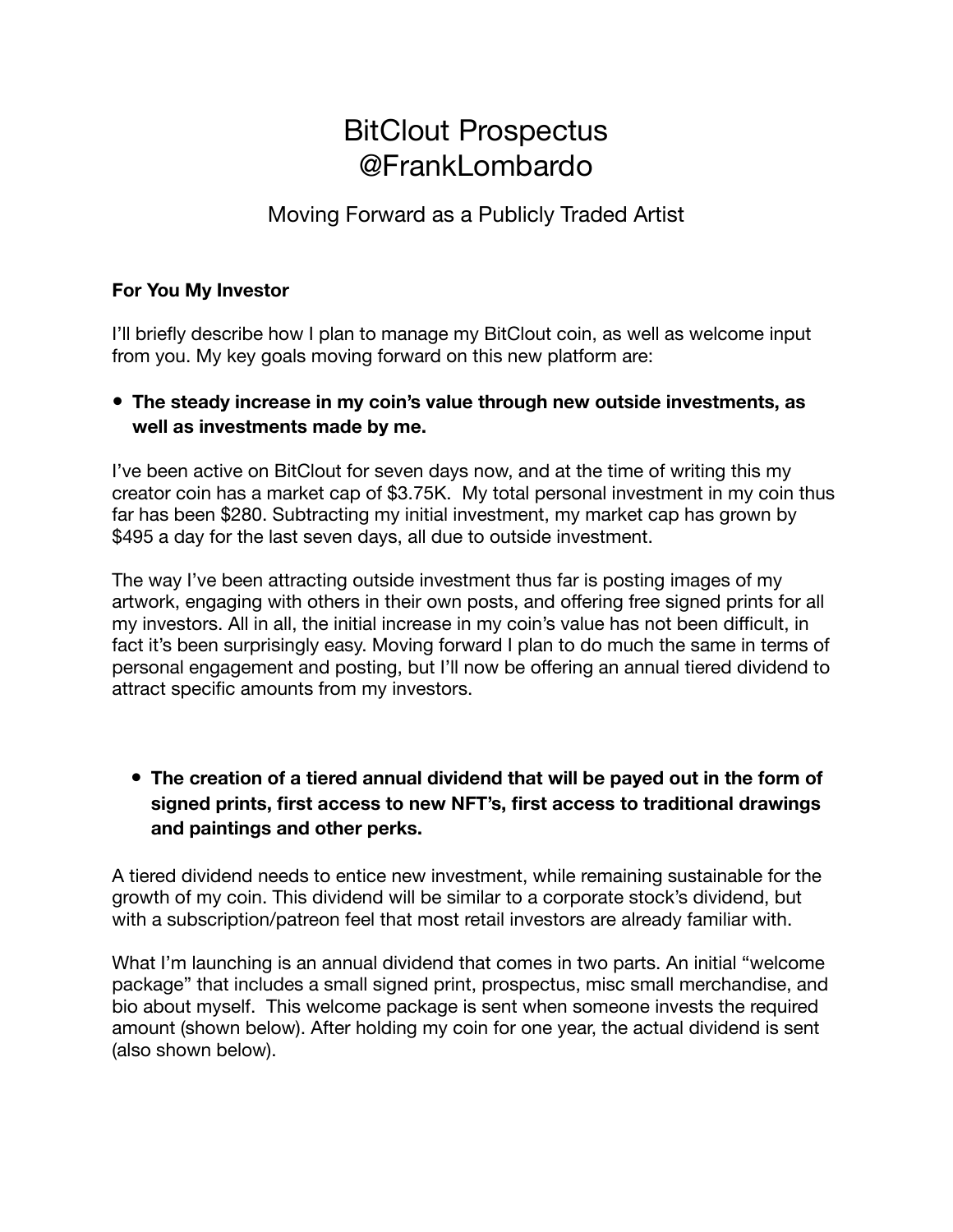**Tiered Dividends for US Based Investors** (note, the amounts are for the initial investment only, not the total value of the investment over time. Once an investment is made, the dividend will recur annually minus the welcome package)

#### **Tiered Dividends for US Based Investors**

•\$100 or more Initial Investment: Welcome Package sent via mail, signed print sent via mail after holding for one year.

•\$500 or more Initial Investment: Welcome Package sent via mail, signed print sent via mail after holding for one year, access to all editioned prints before public, access to the sale of all new work before public, access to all NFT's before public, right to vote on any shareholder decisions, One 50% discount coupon on all my smaller works (ie traditional oil paintings).

•\$2000 or more Initial Investment: Everything listed above including priority access to all prints, NFT's, and new work, as well as one free smaller traditional painting each year, and an additional 1st edition print sent out each year. If there are multiple \$2000 investors, the higher initial investment (or if there are none higher coin holder) will be awarded the first print in an edition.

#### **Tiered Dividends for International Investors**

•\$400 or more Initial Investment: Welcome Package sent via mail, signed print sent via mail after holding my coin for one year.

•\$900 or more Initial Investment: Welcome Package sent via mail, signed print sent via mail after holding for one year, access to all editioned prints before public, access to the sale of all new work before public, access to all NFT's before public, right to vote on any shareholder decisions, One 50% discount coupon on all my smaller works (ie traditional oil paintings).

•\$2500 or more Initial Investment: Everything listed above including one free smaller traditional painting each year, and an additional 1st edition print sent out each year. If there are multiple \$2000 investors, the higher initial investment (or if there are none higher coin holder) will be awarded the first print in an edition.